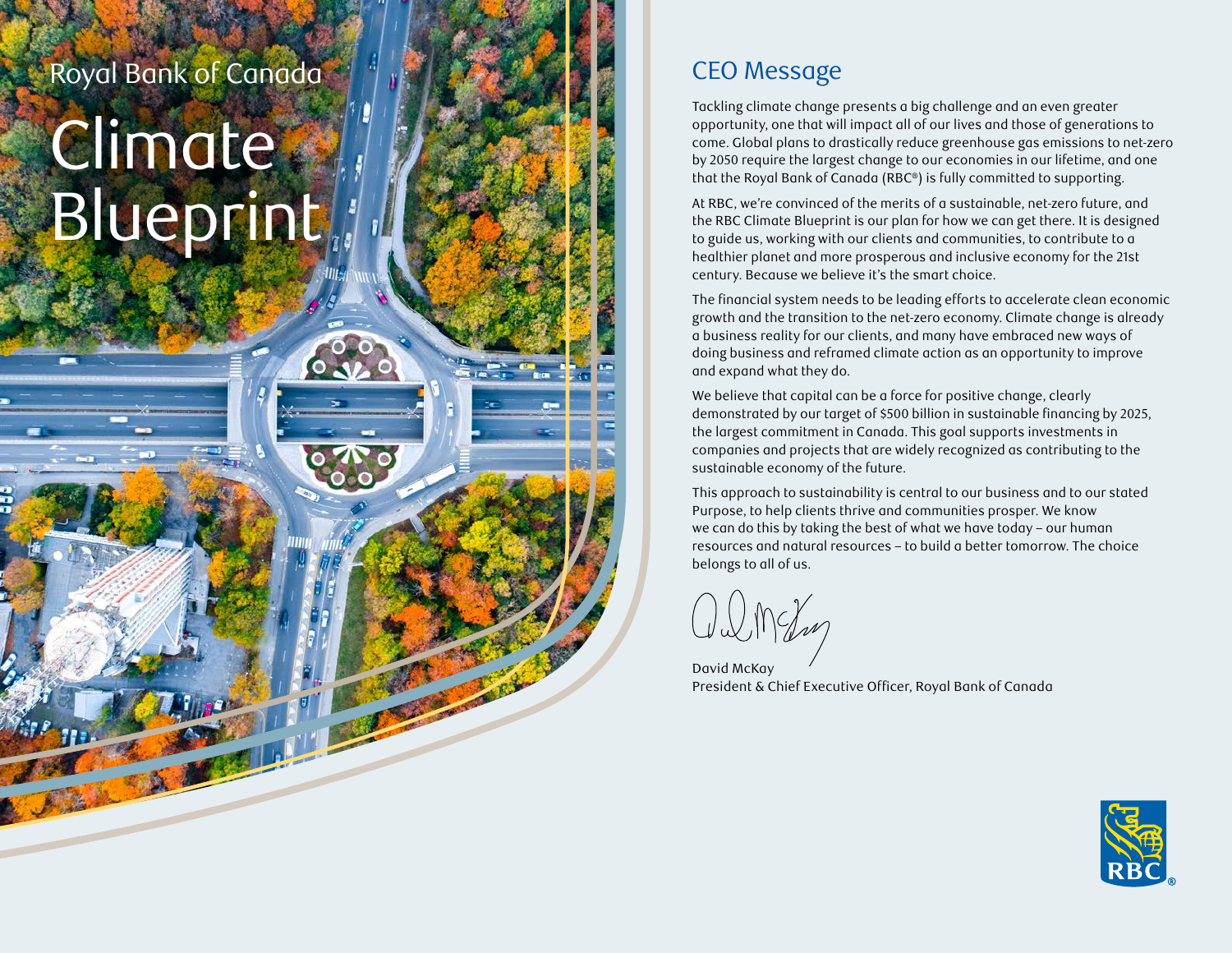## Our role in building a sustainable future

| <b>Our Strategic Priorities</b> |                                                       | Our Actions and Commitments                                                                                                                                                                             |                                                                                                                                                                                                                                                                                   |                                                                                                                                                                                               |
|---------------------------------|-------------------------------------------------------|---------------------------------------------------------------------------------------------------------------------------------------------------------------------------------------------------------|-----------------------------------------------------------------------------------------------------------------------------------------------------------------------------------------------------------------------------------------------------------------------------------|-----------------------------------------------------------------------------------------------------------------------------------------------------------------------------------------------|
|                                 | <b>Help clients as they</b><br>transition to net-zero | Work with our clients to<br>understand and support<br>their transition plans and<br>facilitate \$500 billion in<br>sustainable financing<br>by 2025 <sup>1</sup>                                        | Expand our products,<br>services and client<br>solutions to help<br>businesses and individuals<br>accelerate their climate<br>goals and overcome<br>barriers for adoption                                                                                                         | Provide more investment<br>options for clients<br>with climate-related<br>objectives and more tools<br>for investment teams to<br>understand climate-related<br>risks and opportunities       |
|                                 | Hold ourselves accountable                            | Achieve net-zero emissions<br>in our lending by 2050,<br>with interim targets aligned<br>with our clients' plans and<br>NZBA <sup>2</sup> commitments, with<br>transparent measurement<br>and reporting | <b>Further embed climate</b><br>factors and data in our<br>decision-making to<br>anticipate future impacts<br>within our enterprise risk<br>appetite and make client by<br>client decisions                                                                                       | Partner with our industry<br>peers, standard setting<br>bodies, government and<br>other players to advance<br>shared methodologies,<br>accounting frameworks and<br>disclosure best practices |
|                                 | Inform and inspire a<br>sustainable future            | Produce research on<br>climate issues and policies,<br>and convene stakeholders,<br>to stimulate and effect<br>meaningful actions and<br>incentives for progress<br>across all sectors                  | <b>Foster climate innovation</b><br>including new investment<br>vehicles and platforms<br>such as RBC Tech for<br>Nature <sup>™</sup> , our pledge of<br>\$100 million by 2025 to<br>universities and charities<br>developing solutions to<br>address climate change <sup>3</sup> | Champion and support<br>climate literacy and<br>awareness to accelerate<br>the pace and scale of the<br>climate transition across all<br>parts of society                                     |
|                                 | Advance net-zero leadership<br>in our own operations  | Reduce greenhouse<br>gas emissions by 70%<br>by 2025 <sup>4</sup>                                                                                                                                       | Increase our sourcing of<br>electricity from renewable<br>and non-emitting sources<br>to 100% by 2025                                                                                                                                                                             | Maintain carbon neutrality<br>in our global operations<br>with a decreasing reliance<br>on offsets annually                                                                                   |

1 For more information, see our Sustainable Finance Commitment. 2

<sup>2</sup> Net-Zero Banking Alliance.

3 For more information, see [RBC Tech for Nature](https://www.rbc.com/community-social-impact/environment/environmental-donations.html).

4 The target is inclusive of our global operations, Scope 1, 2 and 3 (business travel) emissions, and uses a baseline of 2018.